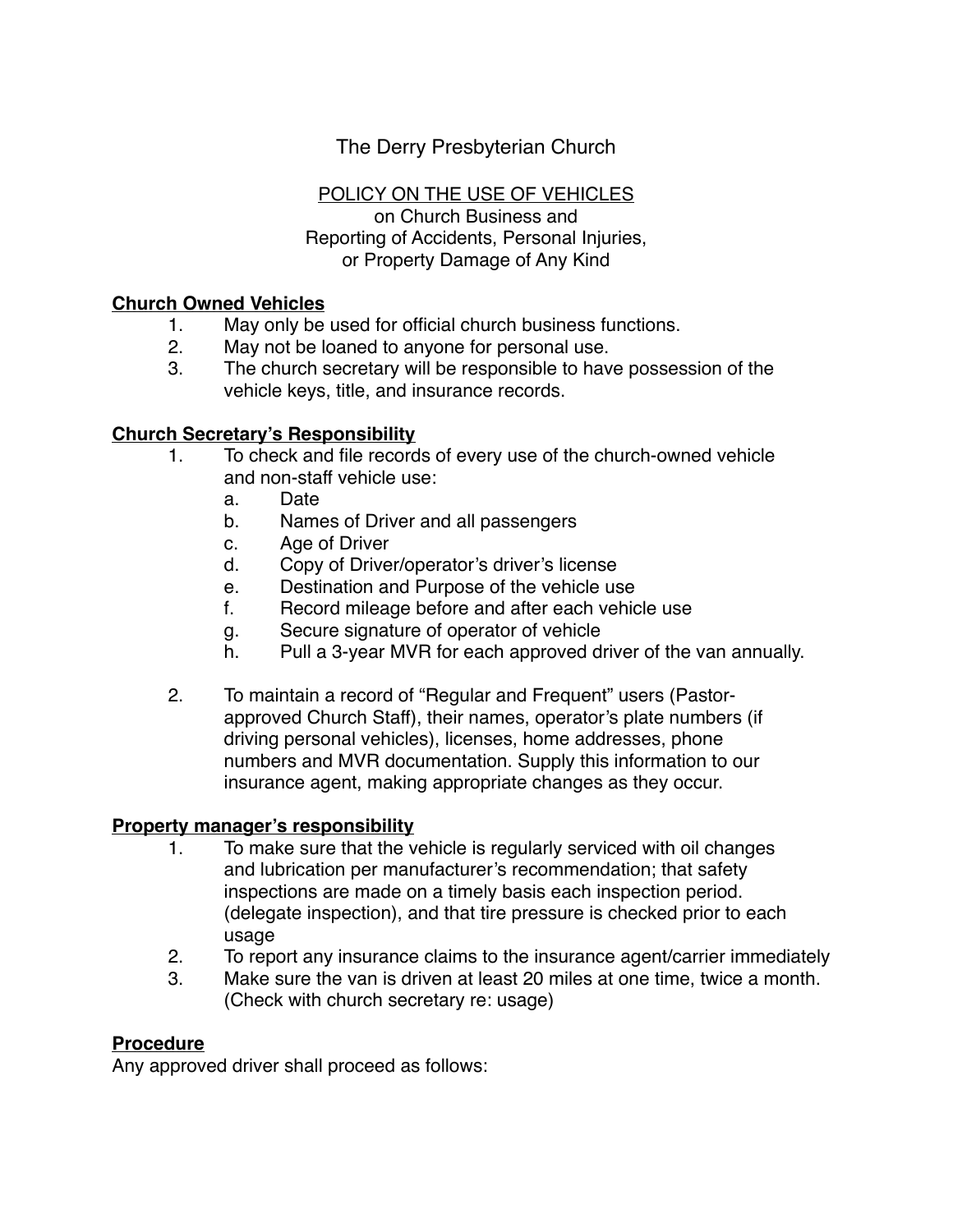- 1. Contact church secretary for keys and fill out the appropriate information to be checked by the secretary for completeness.
- 2. Agree not to deviate from the most direct route in accomplishing the church business (exception: re-route due to accident or the like) and not to do any personal business in a church-owned vehicle
- 3. Return keys and report mileage from odometer on form to church secretary.
- 4. Inspect vehicle both before and after each use, and report any visible damage to the vehicle, either inside or out.
- 5. Report any driver's violation or accident of any kind to secretary.
- 6. Return the van with a full tank.
- 6. Lock vehicle after use

# **Vehicle use limitations**

Use of church-owned vehicles shall be limited to:

- 1. Church employees and staff who have attended a vehicle orientation
- 2. Members of Derry Church on church business who have attended a vehicle orientation.
- 3. Drivers 25 years of age or older
- 4. In No Case may more than 12 occupants travel in the church van.

# **Rentals**

Rental of vehicles for church business:

- 1. In the event of an emergency, permission may be granted by approval of the Pastor, Treasurer, or Chairperson of either the Stewardship & Finance Committee or the Buildings & Grounds Committee
- 2. The church van may NOT be rented under any circumstance(s)
- 3. Approval for a staff or church member to rent a car for church-related business (i.e. for sabbatical, continuing education travel, etc.) will be by the committee overseeing that event.

# **Loss Reports**

Reports of accidents or injuries for automobiles or Worker's Compensation:

- 1. The approved driver of a church-owned vehicle or any person on church business shall immediately report any type of accident, property damage, or personal injury to the church secretary.
- 2. In a vehicular accident the following information shall be secured by the driver:
	- a. Date/Time/location (Route #'s, street intersection names)
	- b. Names/Addresses/Phone Numbers (driver and occupants) and identification of any other vehicles involved.
	- c. Names/addresses/phone numbers of any witnesses (likely in police report)
	- d. Jurisdiction of any police investigation and officer's name